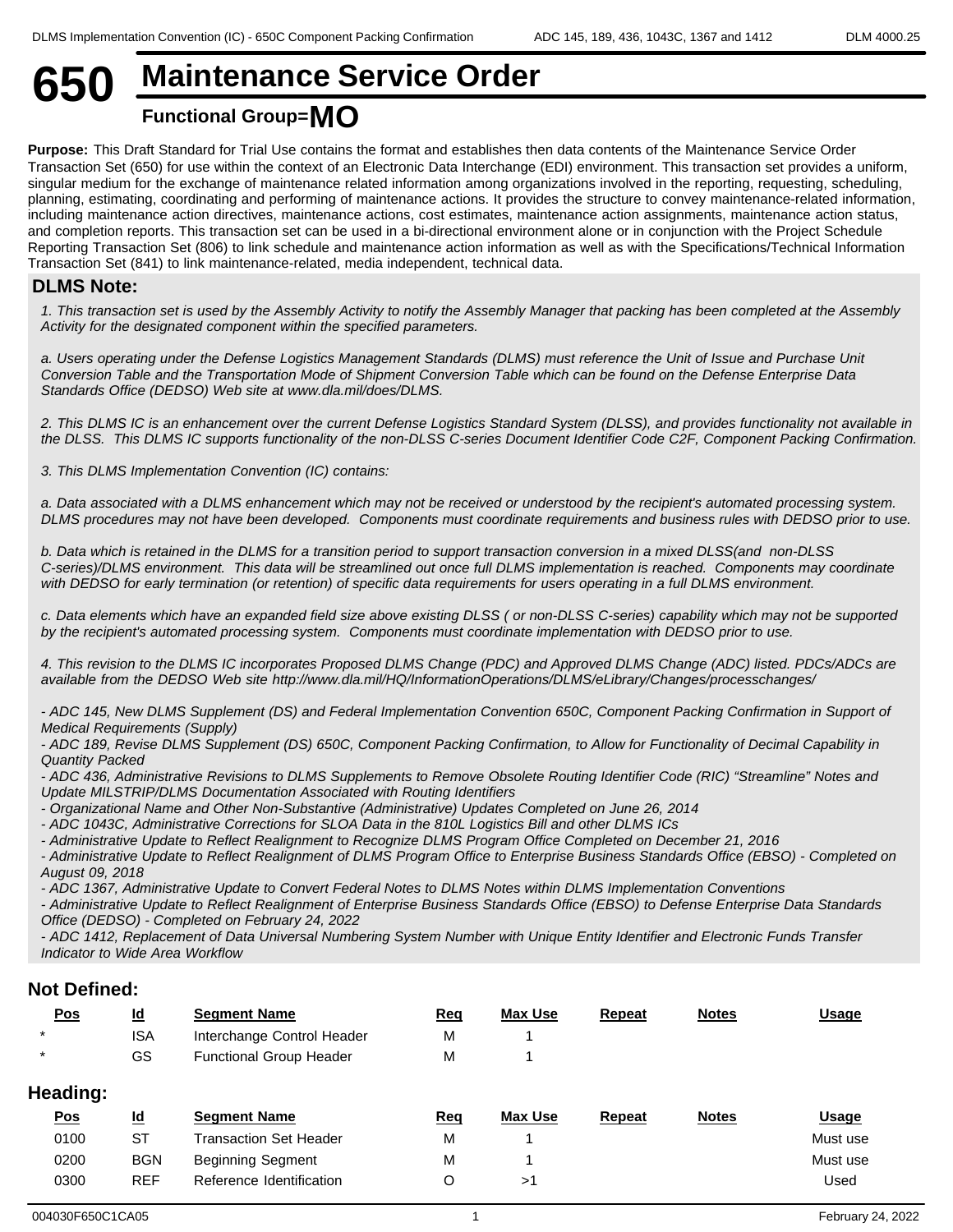DLMS Implementation Convention (IC) - 650C Component Packing Confirmation ADC 145, 189, 436, 1043C, 1367 and 1412 DLM 4000.25

| <b>Pos</b> |                     | $\underline{\mathsf{Id}}$ | <b>Segment Name</b>                             | <b>Req</b> | <b>Max Use</b> | <b>Repeat</b> | <b>Notes</b> | <b>Usage</b> |
|------------|---------------------|---------------------------|-------------------------------------------------|------------|----------------|---------------|--------------|--------------|
|            | 0400                | <b>DTM</b>                | Date/Time Reference                             | $\circ$    | >1             |               |              |              |
|            | LOOP ID - N1        |                           |                                                 |            |                | $\geq 1$      | N1/0500L     |              |
|            | 0500                | N <sub>1</sub>            | Name                                            | O          |                |               | N1/0500      | Used         |
| 0600       |                     | N <sub>2</sub>            | Additional Name Information                     | O          | $\overline{2}$ |               |              |              |
| $* 0700$   |                     | N <sub>3</sub>            | Address Information                             | O          | $\overline{2}$ |               |              |              |
| $* 0800$   |                     | N4                        | Geographic Location                             | O          |                |               |              |              |
| 0900       |                     | <b>PER</b>                | Administrative Communications<br>Contact        | $\circ$    | >1             |               |              |              |
| 1000       |                     | <b>REF</b>                | Reference Identification                        | O          | >1             |               |              |              |
|            | <b>LOOP ID - LM</b> |                           |                                                 |            |                | $\geq 1$      |              |              |
|            | 1100                | <b>LM</b>                 | Code Source Information                         | O          |                |               |              | Used         |
|            | 1200                | LQ                        | <b>Industry Code</b>                            | M          | >1             |               |              | Must use     |
| $*1300$    |                     | <b>PER</b>                | <b>Administrative Communications</b><br>Contact | O          | >1             |               |              |              |
| $*1400$    |                     | <b>REF</b>                | Reference Identification                        | O          | >1             |               |              |              |

# **Detail:**

| <b>Pos</b>      | $\underline{\mathsf{Id}}$ | <b>Segment Name</b>                         | <b>Req</b>  | <b>Max Use</b> | <b>Repeat</b> | <b>Notes</b> | <b>Usage</b> |
|-----------------|---------------------------|---------------------------------------------|-------------|----------------|---------------|--------------|--------------|
| LOOP ID - HL    |                           |                                             |             |                | $\geq 1$      | N2/0100L     |              |
| 0100            | <b>HL</b>                 | <b>Hierarchical Level</b>                   | M           | 1              |               | N2/0100      | Must use     |
| 0200            | SPI                       | Specification Identifier                    | O           | 1              |               |              |              |
| 0300            | <b>REF</b>                | Reference Identification                    | $\circ$     | >1             |               |              | Used         |
| 0400            | LIN                       | Item Identification                         | O           | >1             |               |              | Used         |
| 0500            | <b>DTM</b>                | Date/Time Reference                         | O           | >1             |               |              |              |
| 0600            | QTY                       | Quantity                                    | O           | >1             |               |              | Used         |
| * 0700          | <b>YNQ</b>                | Yes/No Question                             | O           | >1             |               | N2/0700      |              |
| * 0800          | AMT                       | Monetary Amount                             | O           | >1             |               |              |              |
| $* 0900$        | PCT                       | <b>Percent Amounts</b>                      | $\circ$     | >1             |               |              |              |
| $*1000$         | <b>MEA</b>                | Measurements                                | O           | >1             |               |              |              |
| * LOOP ID - CLI |                           |                                             |             |                | $\geq 1$      |              |              |
| $*1100$         | <b>CLI</b>                | Cost Line Item                              | $\mathsf O$ | $\mathbf{1}$   |               |              |              |
| $*1200$         | QTY                       | Quantity                                    | $\circ$     | >1             |               |              |              |
| $*1300$         | AMT                       | Monetary Amount                             | $\circ$     | >1             |               |              |              |
| $*1400$         | <b>RPA</b>                | Rate Amounts or Percents                    | $\circ$     | $>1$           |               |              |              |
| * LOOP ID - LM  |                           |                                             |             |                | $\geq 1$      | N2/1500L     |              |
| $*1500$         | LM                        | Code Source Information                     | $\circ$     | $\mathbf{1}$   |               | N2/1500      |              |
| $*1600$         | ${\sf LQ}$                | <b>Industry Code</b>                        | M           | >1             |               |              |              |
| * 1700          | <b>REF</b>                | Reference Identification                    | $\circ$     | $>1$           |               |              |              |
| 1800            | <b>DTM</b>                | Date/Time Reference                         | O           | >1             |               |              |              |
| * LOOP ID - NM1 |                           |                                             |             |                | $\geq 1$      | N2/1900L     |              |
| $*1900$         | NM <sub>1</sub>           | Individual or Organizational Name           | $\mathsf O$ | $\mathbf{1}$   |               | N2/1900      |              |
| $* 2000$        | N <sub>2</sub>            | <b>Additional Name Information</b>          | $\circ$     | $\overline{c}$ |               |              |              |
| $*2100$         | N3                        | Address Information                         | O           | $\overline{c}$ |               |              |              |
| $*2200$         | N <sub>4</sub>            | Geographic Location                         | $\circ$     | 1              |               |              |              |
| $*2300$         | <b>COM</b>                | <b>Communication Contact</b><br>Information | $\circ$     | >1             |               |              |              |
| 2400            | <b>REF</b>                | Reference Identification                    | $\mathsf O$ | $>1$           |               |              |              |
|                 | * LOOP ID - MTX           |                                             |             |                | $\geq 1$      |              |              |
| $*2500$         | <b>MTX</b>                | Text                                        | $\circ$     | $\mathbf{1}$   |               |              |              |
| $* 2600$        | <b>DTM</b>                | Date/Time Reference                         | $\mathsf O$ | >1             |               |              |              |
| 2700            | NM <sub>1</sub>           | Individual or Organizational Name           | $\circ$     | >1             |               |              |              |
| 2800            | <b>REF</b>                | Reference Identification                    | $\circ$     | >1             |               |              |              |
|                 |                           |                                             |             |                |               |              |              |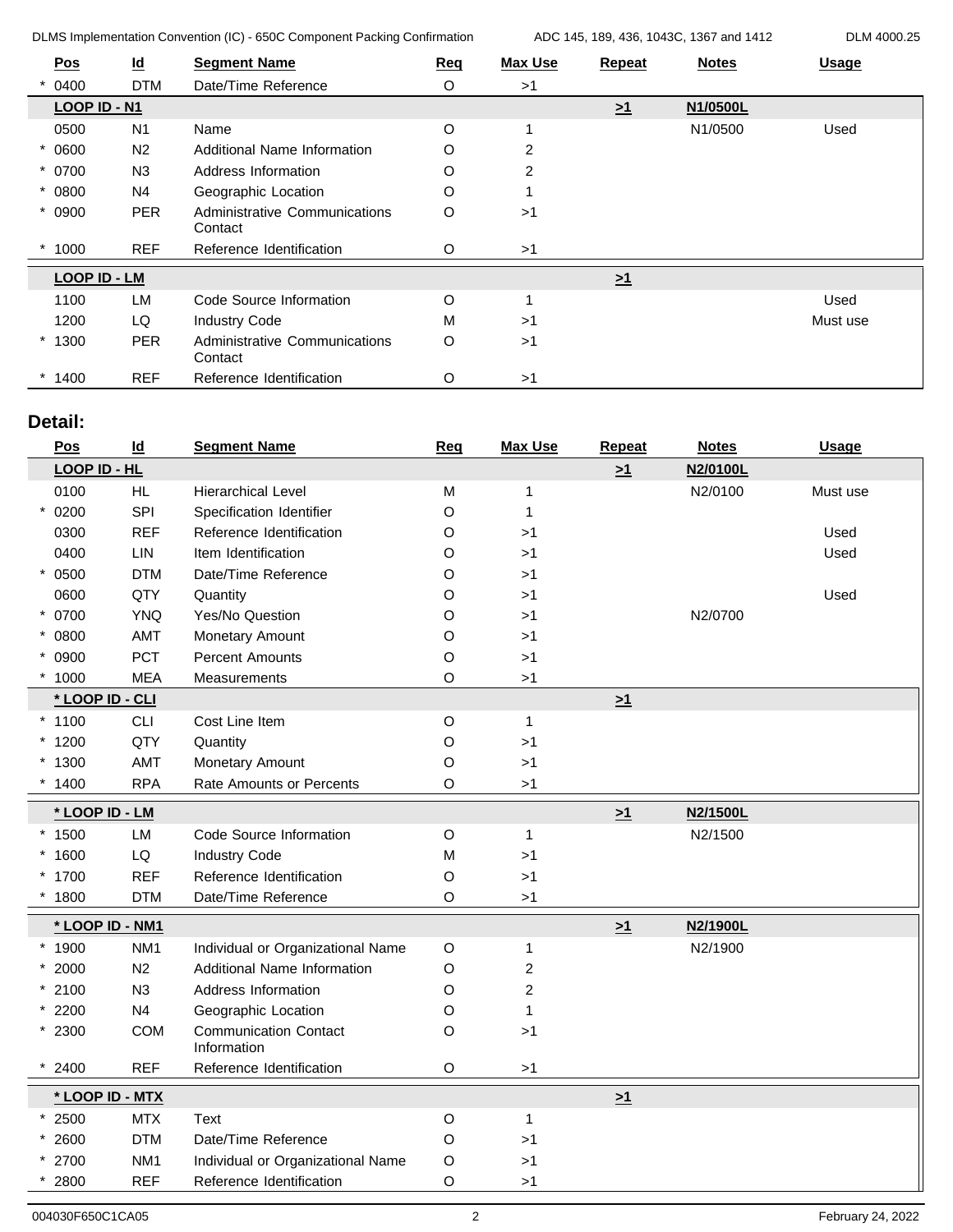DLMS Implementation Convention (IC) - 650C Component Packing Confirmation ADC 145, 189, 436, 1043C, 1367 and 1412 DLM 4000.25

| <u>Pos</u>          | $\underline{\mathsf{Id}}$ | <b>Segment Name</b>             | Req | <b>Max Use</b> | <b>Repeat</b> | <b>Notes</b> | <b>Usage</b> |
|---------------------|---------------------------|---------------------------------|-----|----------------|---------------|--------------|--------------|
| 2900                | <b>SE</b>                 | Transaction Set Trailer         | M   |                |               |              | Must use     |
| <b>Not Defined:</b> |                           |                                 |     |                |               |              |              |
| <u>Pos</u>          | $\underline{\mathsf{Id}}$ | <b>Segment Name</b>             | Req | Max Use        | <b>Repeat</b> | <b>Notes</b> | <b>Usage</b> |
| $\star$             | <b>GE</b>                 | <b>Functional Group Trailer</b> | M   |                |               |              |              |
| $\star$             | <b>IEA</b>                | Interchange Control Trailer     | M   |                |               |              |              |
|                     |                           |                                 |     |                |               |              |              |

# **Notes:**

| 1/0500L | The N1 segment identifies the organization originating and receiving the transaction set.                                                                                                      |
|---------|------------------------------------------------------------------------------------------------------------------------------------------------------------------------------------------------|
| 1/0500  | The N1 segment identifies the organization originating and receiving the transaction set.                                                                                                      |
| 2/0100L | The HL levels are group work candidate and work candidate. Valid HL parent-child relationships are 1) group work<br>candidate-group work candidate and 2) group work candidate-work candidate. |
| 2/0100  | The HL levels are group work candidate and work candidate. Valid HL parent-child relationships are 1) group work<br>candidate-group work candidate and 2) group work candidate-work candidate. |
| 2/0700  | The YNQ segment identifies conditions related to a maintenance or repair requirement.                                                                                                          |
| 2/1500L | The LM loop identifies management data that pertains to each use of the HL loop.                                                                                                               |
| 2/1500  | The LM loop identifies management data that pertains to each use of the HL loop.                                                                                                               |
|         |                                                                                                                                                                                                |

2/1900L The NM1 segment identifies individuals and organizations involved in identifying, coordinating or performing maintenance.

2/1900 The NM1 segment identifies individuals and organizations involved in identifying, coordinating or performing maintenance.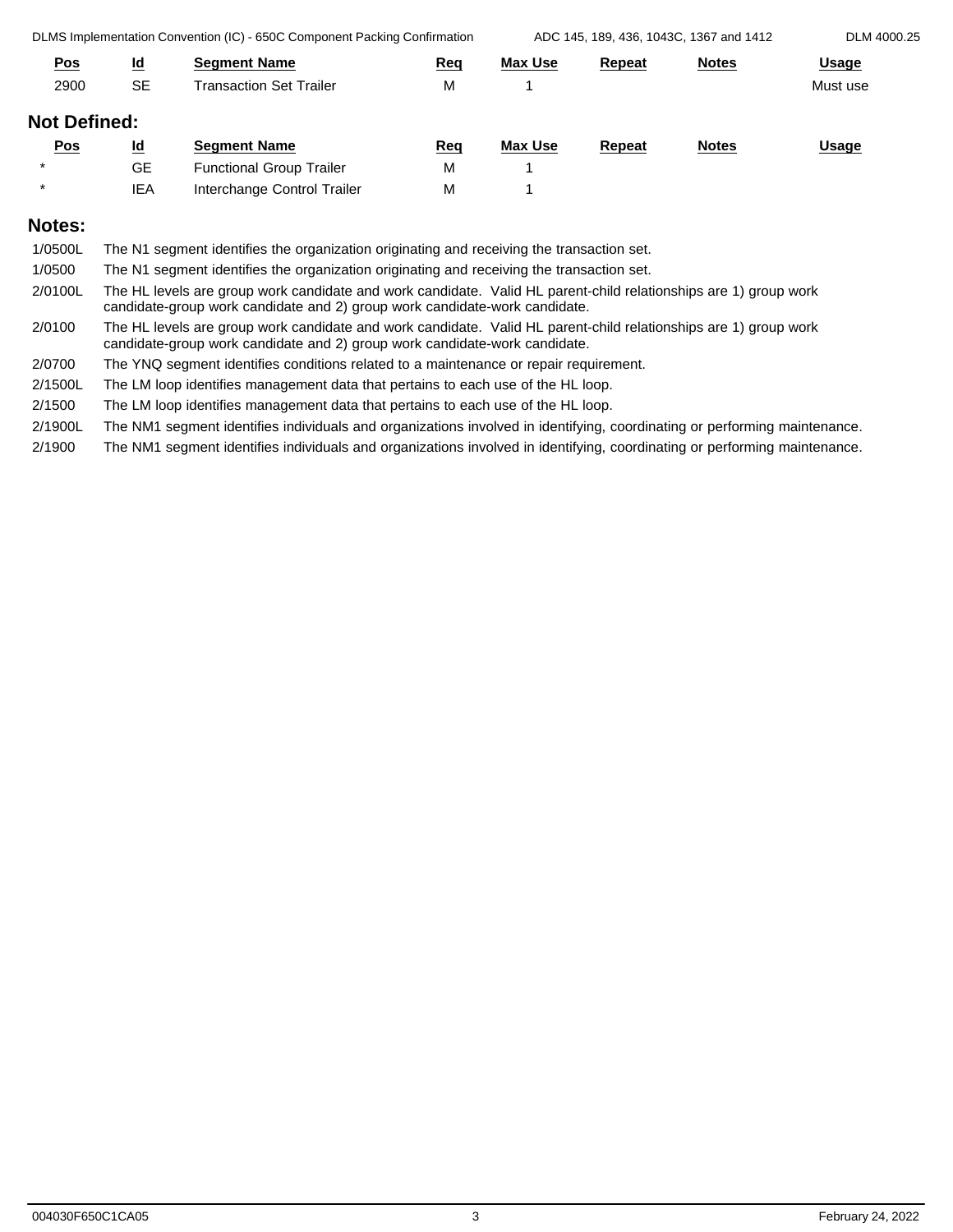# **ST Transaction Set Header**

| <b>IPos: 0100</b>          | Max: 1 I    |
|----------------------------|-------------|
| <b>Heading - Mandatory</b> |             |
| ∥Loop: N/A                 | Elements: 3 |

**User Option (Usage):** Must use

**Purpose:** To indicate the start of a transaction set and to assign a control number

# **Semantics:**

- 1. The transaction set identifier (ST01) is used by the translation routines of the interchange partners to select the appropriate transaction set definition (e.g., 810 selects the Invoice Transaction Set).
- 2. The implementation convention reference (ST03) is used by the translation routines of the interchange partners to select the appropriate implementation convention to match the transaction set definition.

| <b>Ref</b>       | $\underline{\mathsf{Id}}$ | <b>Element Name</b>                                                                                                                                                   | Req | <b>Type</b> | <b>Min/Max</b> | <b>Usage</b> |
|------------------|---------------------------|-----------------------------------------------------------------------------------------------------------------------------------------------------------------------|-----|-------------|----------------|--------------|
| ST <sub>01</sub> | 143                       | <b>Transaction Set Identifier Code</b>                                                                                                                                | M   | ID          | 3/3            | Must use     |
|                  |                           | <b>Description:</b> Code uniquely identifying a<br><b>Transaction Set</b>                                                                                             |     |             |                |              |
|                  |                           | <b>CodeList Summary</b> (Total Codes: 314, Included: 1)                                                                                                               |     |             |                |              |
|                  |                           | Code Name                                                                                                                                                             |     |             |                |              |
|                  |                           | 650<br>Maintenance Service Order                                                                                                                                      |     |             |                |              |
| ST <sub>02</sub> | 329                       | <b>Transaction Set Control Number</b>                                                                                                                                 | М   | AN          | 4/9            | Must use     |
|                  |                           | <b>Description:</b> Identifying control number that must<br>be unique within the transaction set functional group<br>assigned by the originator for a transaction set |     |             |                |              |
|                  |                           | <b>DLMS Note:</b> A unique number assigned by the<br>originator of the transaction set, or the originator's<br>application program.                                   |     |             |                |              |
| ST <sub>03</sub> | 1705                      | <b>Implementation Convention Reference</b>                                                                                                                            | O   | AN          | 1/35           | Used         |
|                  |                           | <b>Description:</b> Reference assigned to identify<br>Implementation Convention                                                                                       |     |             |                |              |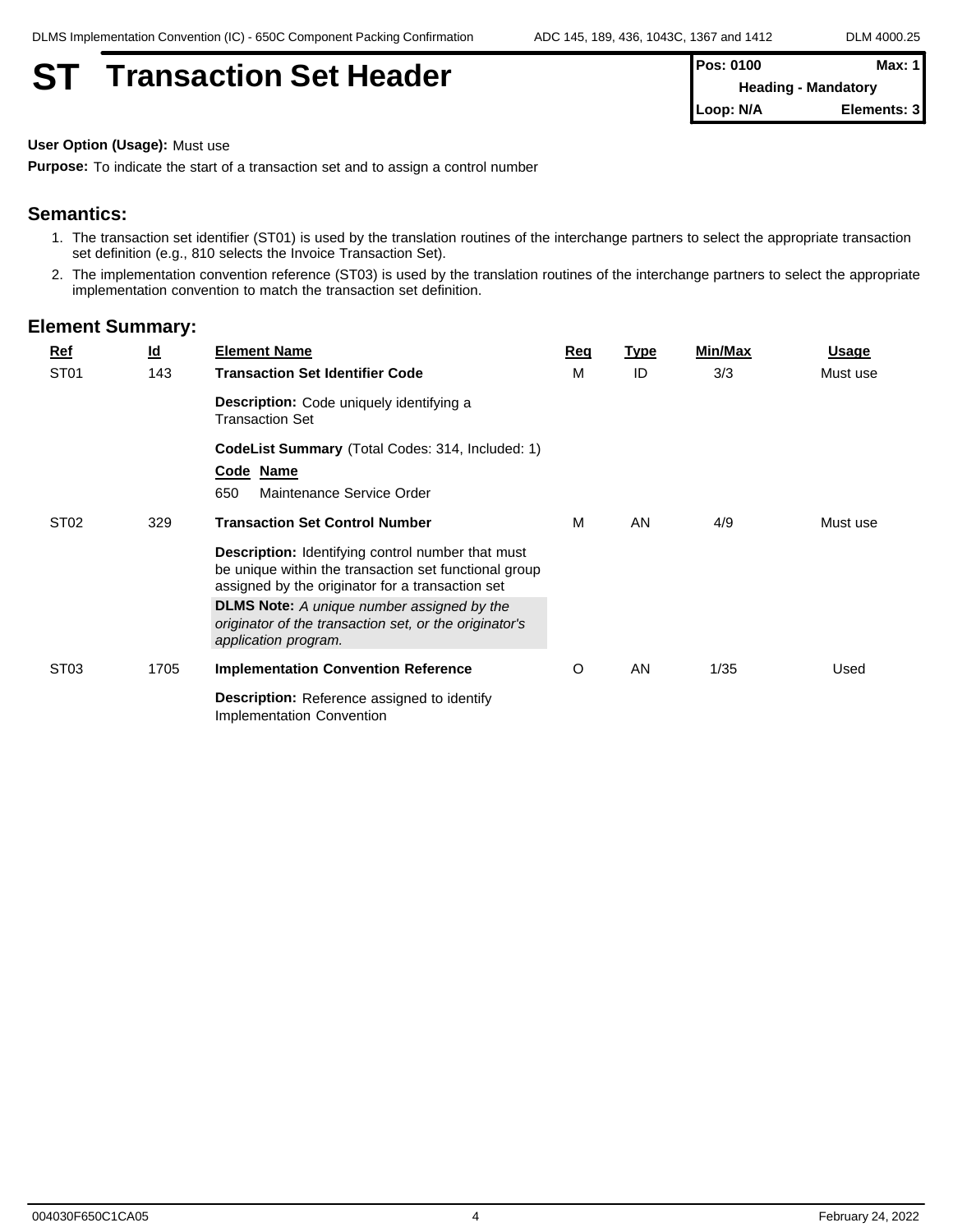| <b>BGN</b><br><b>Beginning Segment</b> | <b>Pos: 0200</b>           | Max: 1      |  |
|----------------------------------------|----------------------------|-------------|--|
|                                        | <b>Heading - Mandatory</b> |             |  |
|                                        | Loop: N/A                  | Elements: 4 |  |

**User Option (Usage):** Must use

**Purpose:** To indicate the beginning of a transaction set

#### **Syntax Rules:**

1. C0504 - If BGN05 is present, then BGN04 is required.

### **Semantics:**

- 1. BGN02 is the transaction set reference number.
- 2. BGN03 is the transaction set date.
- 3. BGN04 is the transaction set time.
- 4. BGN05 is the transaction set time qualifier.
- 5. BGN06 is the transaction set reference number of a previously sent transaction affected by the current transaction.

| <b>Ref</b> | $\underline{\mathsf{Id}}$ | <b>Element Name</b>                                                                                                                                                                                                                                                                                                                                                    | Req | <b>Type</b> | Min/Max | <b>Usage</b> |
|------------|---------------------------|------------------------------------------------------------------------------------------------------------------------------------------------------------------------------------------------------------------------------------------------------------------------------------------------------------------------------------------------------------------------|-----|-------------|---------|--------------|
| BGN01      | 353                       | <b>Transaction Set Purpose Code</b>                                                                                                                                                                                                                                                                                                                                    |     | ID          | 2/2     | Must use     |
|            |                           | Description: Code identifying purpose of<br>transaction set                                                                                                                                                                                                                                                                                                            |     |             |         |              |
|            |                           | CodeList Summary (Total Codes: 65, Included: 2)                                                                                                                                                                                                                                                                                                                        |     |             |         |              |
|            |                           | Code Name                                                                                                                                                                                                                                                                                                                                                              |     |             |         |              |
|            |                           | 00<br>Original                                                                                                                                                                                                                                                                                                                                                         |     |             |         |              |
|            |                           | 77<br><b>Simulation Exercise</b>                                                                                                                                                                                                                                                                                                                                       |     |             |         |              |
|            |                           | <b>DLMS Note:</b>                                                                                                                                                                                                                                                                                                                                                      |     |             |         |              |
|            |                           | Use to identify a simulated mobilization exercise transaction set. Activities initiating simulated<br>mobilization exercises must ensure complete coordination with all activities involved. All transaction set<br>recipients must use extreme caution to ensure that individual transactions do not process as action<br>documents which affect accountable records. |     |             |         |              |
| BGN02      | 127                       | <b>Reference Identification</b>                                                                                                                                                                                                                                                                                                                                        | м   | AN          | 1/50    | Must use     |
|            |                           | Description: Reference information as defined for a<br>particular Transaction Set or as specified by the<br>Reference Identification Qualifier<br>DLMS Note: Use code 'Z' for this data element to<br>satisfy mandatory X12 Requirements.                                                                                                                              |     |             |         |              |
| BGN03      | 373                       | <b>Date</b>                                                                                                                                                                                                                                                                                                                                                            | М   | DT          | 8/8     | Must use     |
|            |                           | Description: Date expressed as CCYYMMDD<br>where CC represents the first two digits of the<br>calendar year                                                                                                                                                                                                                                                            |     |             |         |              |
|            |                           | <b>DLMS Note:</b> This date corresponds to the Universal<br>Time Coordinate (UTC).                                                                                                                                                                                                                                                                                     |     |             |         |              |
| BGN07      | 640                       | <b>Transaction Type Code</b>                                                                                                                                                                                                                                                                                                                                           | O   | ID          | 2/2     | Used         |
|            |                           | Description: Code specifying the type of<br>transaction                                                                                                                                                                                                                                                                                                                |     |             |         |              |
|            |                           | CodeList Summary (Total Codes: 500, Included: 1)                                                                                                                                                                                                                                                                                                                       |     |             |         |              |
|            |                           | Code Name                                                                                                                                                                                                                                                                                                                                                              |     |             |         |              |
|            |                           | ZB<br>Report of Work Candidate                                                                                                                                                                                                                                                                                                                                         |     |             |         |              |
|            |                           | <b>DLMS Note:</b>                                                                                                                                                                                                                                                                                                                                                      |     |             |         |              |
|            |                           | Use for component packing confirmation. (non-DLSS DIC C2F). An ANSI data maintenance action will<br>be taken to obtain a more appropriate code for Component Packing Confirmation for use in a future<br>version/release.                                                                                                                                              |     |             |         |              |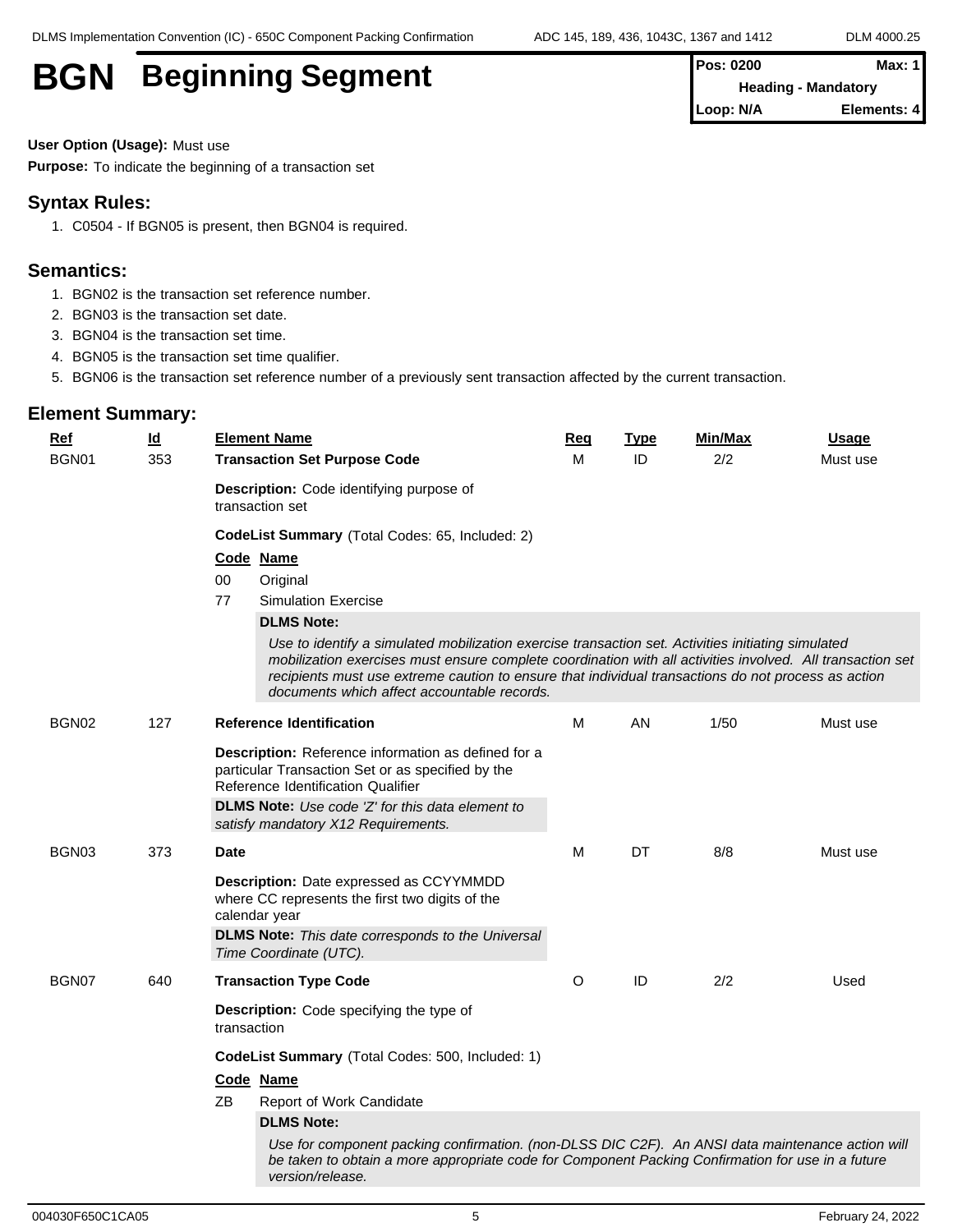# **REF** Reference Identification **Pos: 0300 Max: >1**

| TLUS. UJUU                | MAX. > H    |
|---------------------------|-------------|
| <b>Heading - Optional</b> |             |
| Loop: N/A                 | Elements: 2 |

**User Option (Usage):** Used

**Purpose:** To specify identifying information

# **Syntax Rules:**

1. R0203 - At least one of REF02 or REF03 is required.

### **Semantics:**

1. REF04 contains data relating to the value cited in REF02.

### **DLMS Note:**

*Must use this 1/REF/0300 to identify the Build Directive Number for this transaction.*

| $Ref$ | $\underline{\mathsf{Id}}$ | <b>Element Name</b>                                                                                                                                                                                         | Req | <b>Type</b> | Min/Max | <b>Usage</b> |
|-------|---------------------------|-------------------------------------------------------------------------------------------------------------------------------------------------------------------------------------------------------------|-----|-------------|---------|--------------|
| REF01 | 128                       | <b>Reference Identification Qualifier</b>                                                                                                                                                                   | М   | ID          | 2/3     | Must use     |
|       |                           | <b>Description:</b> Code qualifying the Reference<br><b>Identification</b>                                                                                                                                  |     |             |         |              |
|       |                           | <b>DLMS Note:</b> The following codes are authorized.                                                                                                                                                       |     |             |         |              |
|       |                           | CodeList Summary (Total Codes: 1631, Included: 1)                                                                                                                                                           |     |             |         |              |
|       |                           | Code Name                                                                                                                                                                                                   |     |             |         |              |
|       |                           | <b>WO</b><br>Work Order Number                                                                                                                                                                              |     |             |         |              |
|       |                           | <b>DLMS Note:</b>                                                                                                                                                                                           |     |             |         |              |
|       |                           | Use to identify the Build Directive Number for medical/surgical component assembly. (A data<br>maintenance action was approved in version 5010. The approved code/name is BDN – Build Directive<br>Number). |     |             |         |              |
| REF02 | 127                       | <b>Reference Identification</b>                                                                                                                                                                             | X   | AN          | 1/50    | Used         |
|       |                           | <b>Description:</b> Reference information as defined for a<br>particular Transaction Set or as specified by the<br>Reference Identification Qualifier                                                       |     |             |         |              |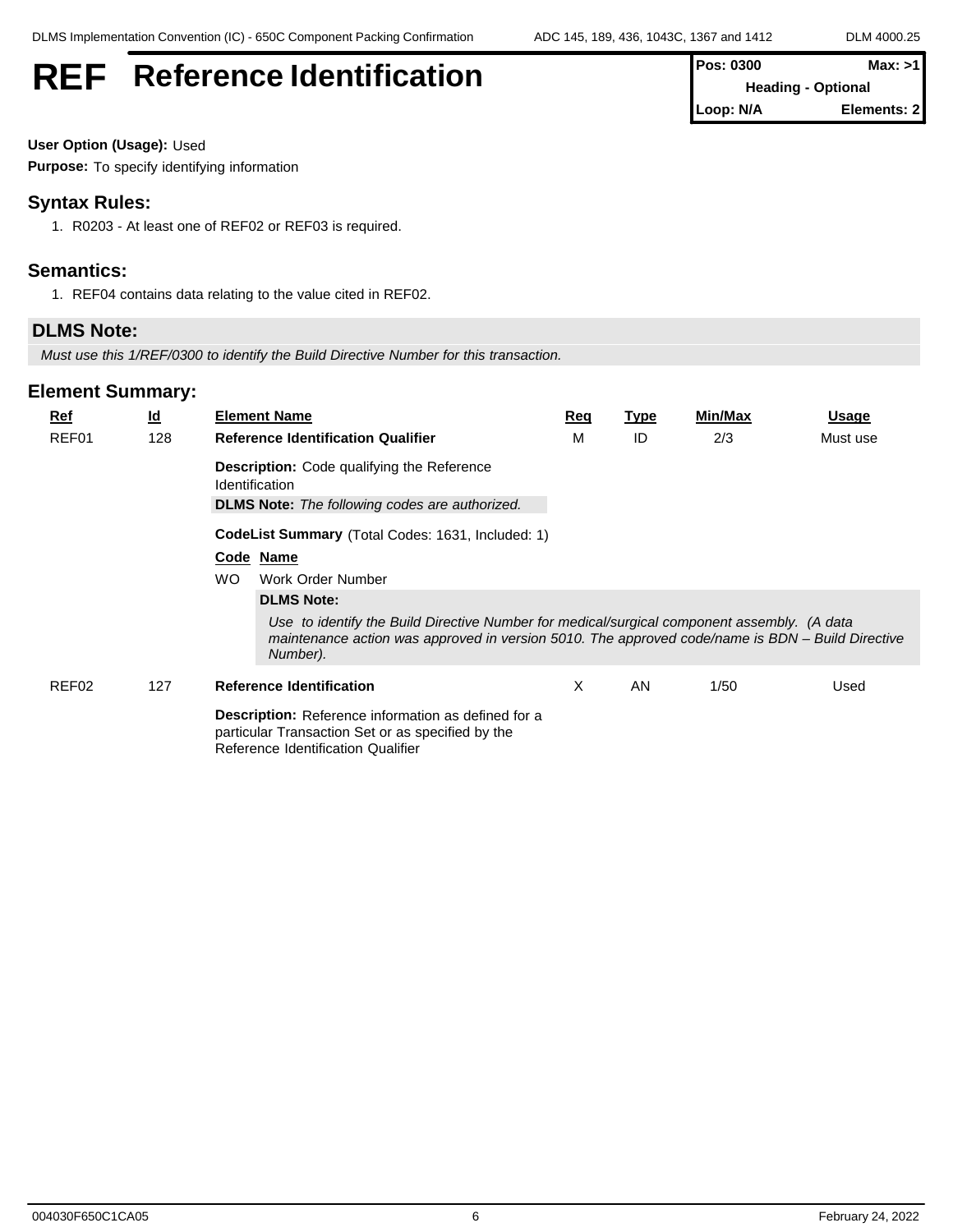|           |             | <b>Pos: 0500</b>          | <b>Max: 1</b> |  |
|-----------|-------------|---------------------------|---------------|--|
| <b>N1</b> | <b>Name</b> | <b>Heading - Optional</b> |               |  |
|           |             | Loop: N1                  | Elements: 4   |  |
|           |             |                           |               |  |

#### **User Option (Usage):** Used

**Purpose:** To identify a party by type of organization, name, and code

#### **Syntax Rules:**

- 1. R0203 At least one of N102 or N103 is required.
- 2. P0304 If either N103 or N104 is present, then the other is required.

### **Comments:**

- 1. This segment, used alone, provides the most efficient method of providing organizational identification. To obtain this efficiency the "ID Code" (N104) must provide a key to the table maintained by the transaction processing party.
- 2. N105 and N106 further define the type of entity in N101.

### **DLMS Note:**

*Must use this 1/N1/0500 loop to identify the organizations originating the transaction set and to receive the transaction set.*

| Ref              | $\underline{\mathsf{Id}}$ | <b>Element Name</b>                                                                                                                                                                      | Req     | <b>Type</b> | Min/Max | <u>Usage</u> |
|------------------|---------------------------|------------------------------------------------------------------------------------------------------------------------------------------------------------------------------------------|---------|-------------|---------|--------------|
| N101             | 98                        | <b>Entity Identifier Code</b>                                                                                                                                                            | м       | ID          | 2/3     | Must use     |
|                  |                           | Description: Code identifying an organizational<br>entity, a physical location, property or an individual<br><b>DLMS Note:</b> The following codes are authorized.                       |         |             |         |              |
|                  |                           | CodeList Summary (Total Codes: 1446, Included: 2)                                                                                                                                        |         |             |         |              |
|                  |                           | Code Name                                                                                                                                                                                |         |             |         |              |
|                  |                           | WZ.<br>Final Maintenance Organization                                                                                                                                                    |         |             |         |              |
|                  |                           | <b>DLMS Note:</b>                                                                                                                                                                        |         |             |         |              |
|                  |                           | Use to identify [final] assembly/maintenance activity for medical/surgical component assembly. This<br>organization will complete kit assemblies and ship to final destination activity. |         |             |         |              |
|                  |                           | Z <sub>4</sub><br>Owning Inventory Control Point                                                                                                                                         |         |             |         |              |
|                  |                           | <b>DLMS Note:</b>                                                                                                                                                                        |         |             |         |              |
|                  |                           | Use to identify the supply source/Assembly Manager.                                                                                                                                      |         |             |         |              |
| N <sub>103</sub> | 66                        | <b>Identification Code Qualifier</b>                                                                                                                                                     | X       | ID          | 1/2     | Used         |
|                  |                           | Description: Code designating the system/method<br>of code structure used for Identification Code (67)                                                                                   |         |             |         |              |
|                  |                           | CodeList Summary (Total Codes: 223, Included: 2)                                                                                                                                         |         |             |         |              |
|                  |                           | Code Name                                                                                                                                                                                |         |             |         |              |
|                  |                           | 10<br>Department of Defense Activity Address Code (DODAAC)                                                                                                                               |         |             |         |              |
|                  |                           | <b>DLMS Note:</b>                                                                                                                                                                        |         |             |         |              |
|                  |                           | DLMS enhancement; see introductory DLMS note 3a.                                                                                                                                         |         |             |         |              |
|                  |                           | M4<br>Department of Defense Routing Identifier Code (RIC)                                                                                                                                |         |             |         |              |
| N <sub>104</sub> | 67                        | <b>Identification Code</b>                                                                                                                                                               | X       | AN.         | 2/80    | Used         |
|                  |                           | <b>Description:</b> Code identifying a party or other code                                                                                                                               |         |             |         |              |
| N <sub>106</sub> | 98                        | <b>Entity Identifier Code</b>                                                                                                                                                            | $\circ$ | ID          | 2/3     | Used         |
|                  |                           | Description: Code identifying an organizational<br>entity, a physical location, property or an individual                                                                                |         |             |         |              |
|                  |                           | CodeList Summary (Total Codes: 1446, Included: 2)                                                                                                                                        |         |             |         |              |
|                  |                           | Code Name                                                                                                                                                                                |         |             |         |              |
|                  |                           | <b>FR</b><br>Message From                                                                                                                                                                |         |             |         |              |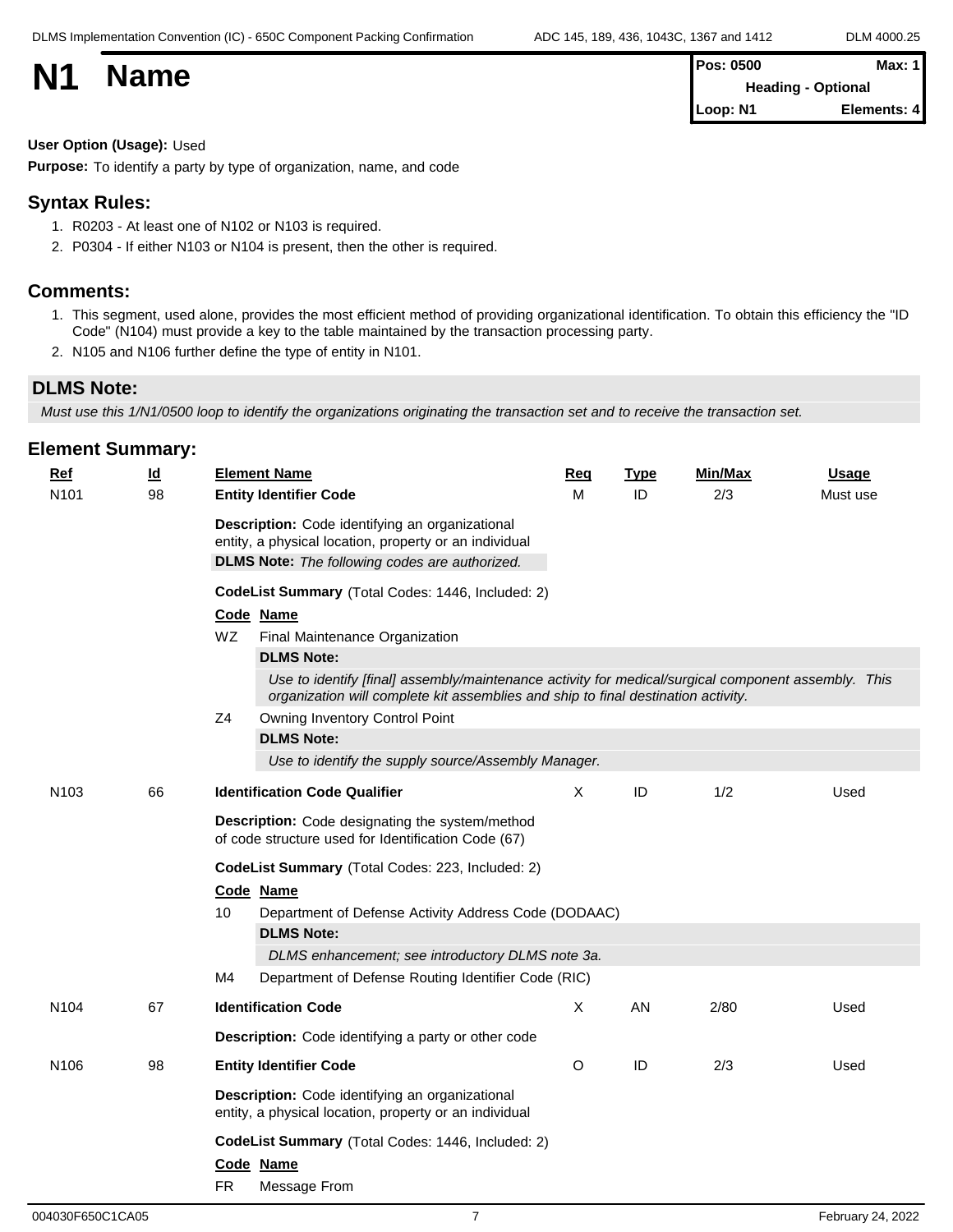DLMS Implementation Convention (IC) - 650C Component Packing Confirmation ADC 145, 189, 436, 1043C, 1367 and 1412 DLM 4000.25

#### **Code Name**

#### **DLMS Note:**

*Use with 1/N101/0500 code WZ to indicate that the organization cited in N104 is originating the transaction set.*

TO Message To

#### **DLMS Note:**

*Use with 1/N101/0500 code Z4 to indicate that the organization cited in N104 is the action organization receiving the transaction set.*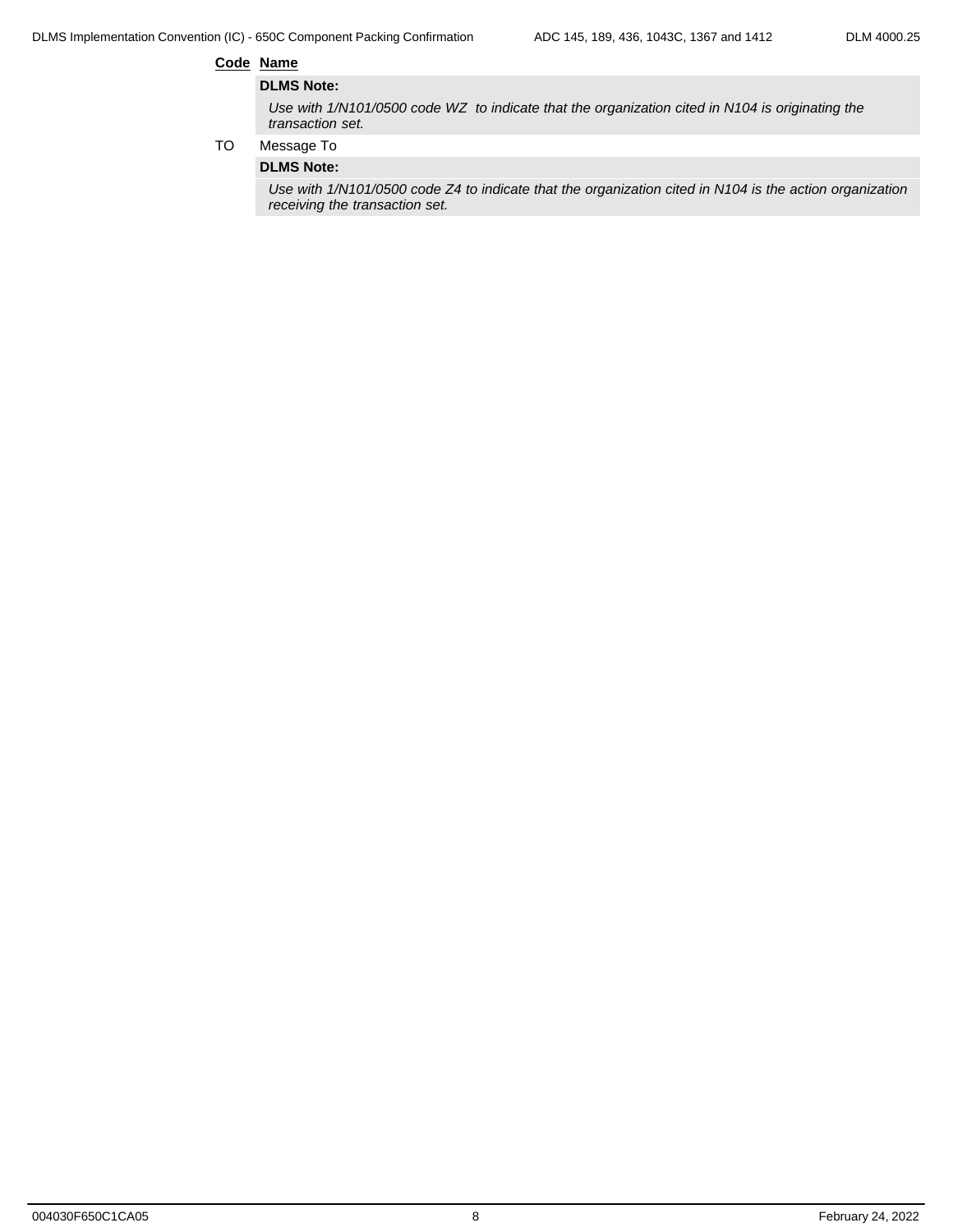# **LM** Code Source Information

| <b>Pos: 1100</b>          | Max: 1      |  |
|---------------------------|-------------|--|
| <b>Heading - Optional</b> |             |  |
| 'Loop: LM                 | Elements: 1 |  |

**User Option (Usage):** Used

**Purpose:** To transmit standard code list identification information

### **Comments:**

1. LM02 identifies the applicable industry code list source information.

# **DLMS Note:**

*Use this 1/LM/1100 loop to identify coded information maintained in department or agency documentation.*

| $Ref$ | $\underline{\mathsf{Id}}$ | <b>Element Name</b>                                                   | <u>Req</u> | <u>Type</u> | Min/Max | <b>Usage</b> |
|-------|---------------------------|-----------------------------------------------------------------------|------------|-------------|---------|--------------|
| LM01  | 559                       | <b>Agency Qualifier Code</b>                                          | M          | ID          | 2/2     | Must use     |
|       |                           | Description: Code identifying the agency assigning<br>the code values |            |             |         |              |
|       |                           | <b>CodeList Summary</b> (Total Codes: 187, Included: 1)               |            |             |         |              |
|       |                           | Code Name                                                             |            |             |         |              |
|       |                           | Department of Defense (DoD)<br>DF                                     |            |             |         |              |
|       |                           |                                                                       |            |             |         |              |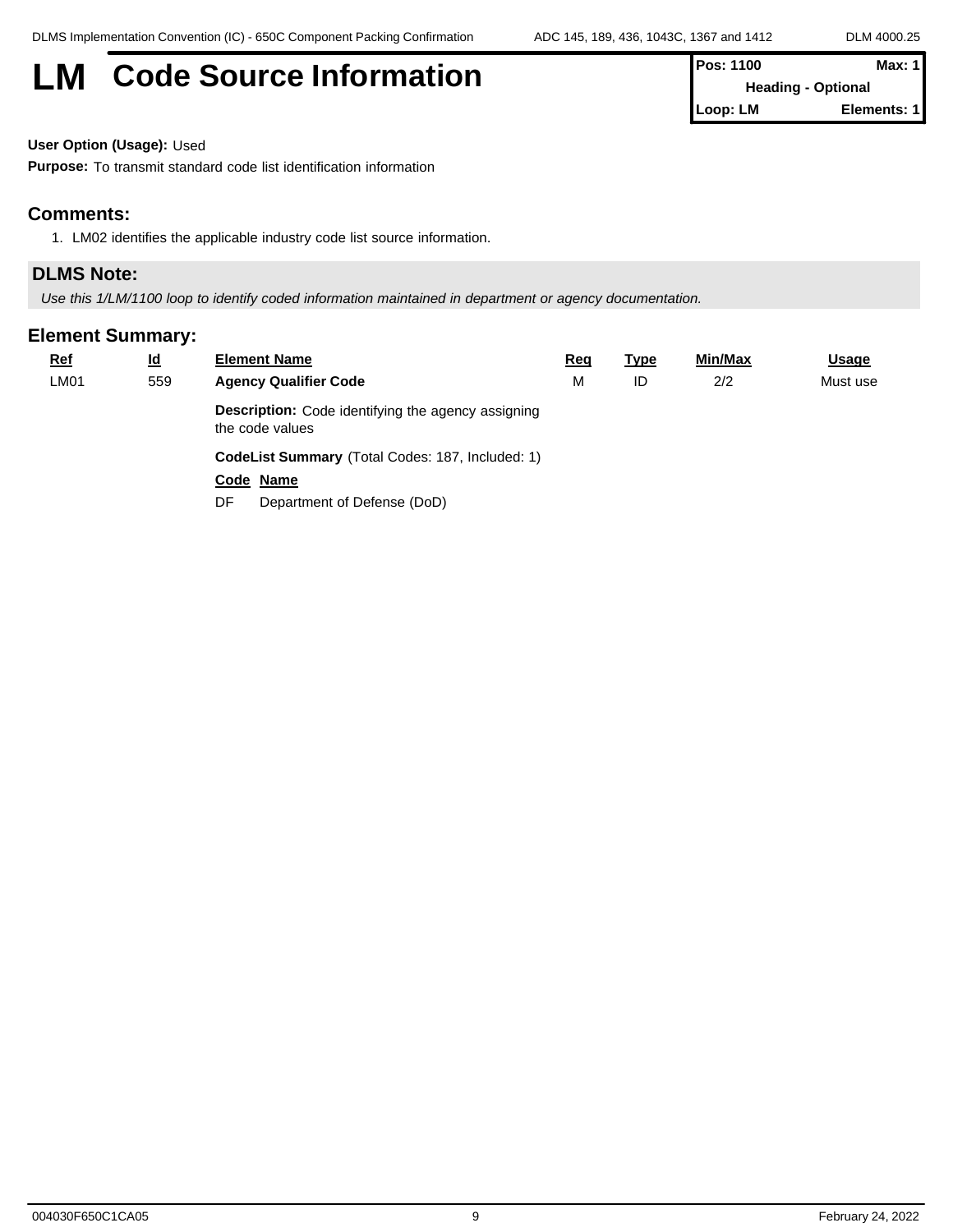# **LQ** Industry Code

| <b>IPos: 1200</b>          | Max: >11     |
|----------------------------|--------------|
| <b>Heading - Mandatory</b> |              |
| <b>I</b> Loop: LM          | Elements: 21 |

**User Option (Usage):** Must use

**Purpose:** Code to transmit standard industry codes

# **Syntax Rules:**

1. C0102 - If LQ01 is present, then LQ02 is required.

### **DLMS Note:**

*Use to identify codes, as appropriate, consistent with management information requirements.*

| $Ref$            | <u>ld</u> | <b>Element Name</b>                                                                                                                                                                                        | Req | <b>Type</b> | Min/Max | <b>Usage</b> |
|------------------|-----------|------------------------------------------------------------------------------------------------------------------------------------------------------------------------------------------------------------|-----|-------------|---------|--------------|
| LQ01             | 1270      | <b>Code List Qualifier Code</b>                                                                                                                                                                            | O   | ID          | 1/3     | Used         |
|                  |           | <b>Description:</b> Code identifying a specific industry<br>code list                                                                                                                                      |     |             |         |              |
|                  |           | <b>DLMS Note:</b> The following codes are authorized.                                                                                                                                                      |     |             |         |              |
|                  |           | CodeList Summary (Total Codes: 768, Included: 1)                                                                                                                                                           |     |             |         |              |
|                  |           | Code Name                                                                                                                                                                                                  |     |             |         |              |
|                  |           | 0<br>Document Identification Code                                                                                                                                                                          |     |             |         |              |
|                  |           | <b>DLMS Note:</b>                                                                                                                                                                                          |     |             |         |              |
|                  |           | 1. The DIC is retained in the DLMS to facilitate transaction conversion in a mixed DLSS/DLMS<br>environment. Continued support of the DIC in a full DLMS environment will be assessed at a future<br>date. |     |             |         |              |
|                  |           | 2. Future streamlined data; see introductory DLMS note 3b.                                                                                                                                                 |     |             |         |              |
| LQ <sub>02</sub> | 1271      | <b>Industry Code</b>                                                                                                                                                                                       | X   | AN          | 1/30    | Used         |
|                  |           | <b>Description:</b> Code indicating a code from a specific<br>industry code list                                                                                                                           |     |             |         |              |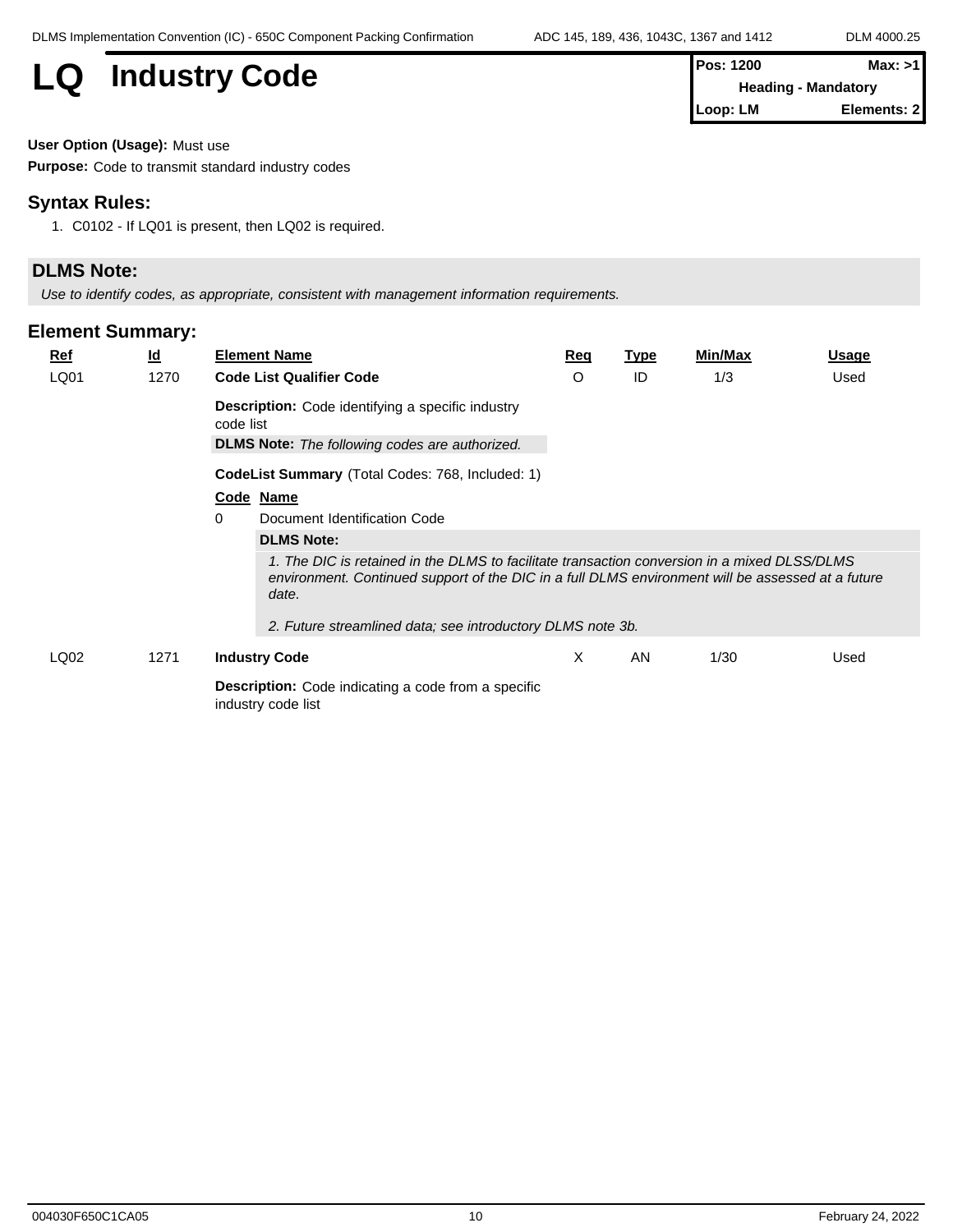# **HI Hierarchical Level**

| <b>Pos: 0100</b>          | Max: 1      |
|---------------------------|-------------|
| <b>Detail - Mandatory</b> |             |
| <b>ILoop: HL</b>          | Elements: 4 |

**User Option (Usage):** Must use

**Purpose:** To identify dependencies among and the content of hierarchically related groups of data segments

# **Comments:**

- 1. The HL segment is used to identify levels of detail information using a hierarchical structure, such as relating line-item data to shipment data, and packaging data to line-item data.
- 2. The HL segment defines a top-down/left-right ordered structure.
- 3. HL01 shall contain a unique alphanumeric number for each occurrence of the HL segment in the transaction set. For example, HL01 could be used to indicate the number of occurrences of the HL segment, in which case the value of HL01 would be "1" for the initial HL segment and would be incremented by one in each subsequent HL segment within the transaction.
- 4. HL02 identifies the hierarchical ID number of the HL segment to which the current HL segment is subordinate.
- 5. HL03 indicates the context of the series of segments following the current HL segment up to the next occurrence of an HL segment in the transaction. For example, HL03 is used to indicate that subsequent segments in the HL loop form a logical grouping of data referring to shipment, order, or item-level information.
- 6. HL04 indicates whether or not there are subordinate (or child) HL segments related to the current HL segment.

### **DLMS Note:**

*For use in Component Packing Confirmation loop.*

| <b>Ref</b>       | $\underline{\mathsf{Id}}$ | <b>Element Name</b>                                                                                                                           | Req | <b>Type</b> | <b>Min/Max</b> | <b>Usage</b> |
|------------------|---------------------------|-----------------------------------------------------------------------------------------------------------------------------------------------|-----|-------------|----------------|--------------|
| HL01             | 628                       | <b>Hierarchical ID Number</b>                                                                                                                 | M   | <b>AN</b>   | 1/12           | Must use     |
|                  |                           | <b>Description:</b> A unique number assigned by the<br>sender to identify a particular data segment in a<br>hierarchical structure            |     |             |                |              |
|                  |                           | DLMS Note: In the first 2/HL/0100 loop iteration,<br>cite numeric 1. In each subsequent loop iteration,<br>increase incrementally by 1.       |     |             |                |              |
| <b>HL02</b>      | 734                       | <b>Hierarchical Parent ID Number</b>                                                                                                          | O   | AN          | 1/12           | Used         |
|                  |                           | Description: Identification number of the next<br>higher hierarchical data segment that the data<br>segment being described is subordinate to |     |             |                |              |
| HL <sub>03</sub> | 735                       | <b>Hierarchical Level Code</b>                                                                                                                | M   | ID          | 1/2            | Must use     |
|                  |                           | Description: Code defining the characteristic of a<br>level in a hierarchical structure                                                       |     |             |                |              |
|                  |                           | <b>DLMS Note:</b> The following codes are authorized.                                                                                         |     |             |                |              |
|                  |                           | CodeList Summary (Total Codes: 218, Included: 1)                                                                                              |     |             |                |              |
|                  |                           | Code Name                                                                                                                                     |     |             |                |              |
|                  |                           | F<br>Component<br><b>DLMS Note:</b>                                                                                                           |     |             |                |              |
|                  |                           | For Medical use in Component Packing Confirmation loop.                                                                                       |     |             |                |              |
| HL04             | 736                       | <b>Hierarchical Child Code</b>                                                                                                                | O   | ID          | 1/1            | Used         |
|                  |                           | Description: Code indicating if there are<br>hierarchical child data segments subordinate to the<br>level being described                     |     |             |                |              |
|                  |                           | All valid standard codes are used. (Total Codes:<br>2)                                                                                        |     |             |                |              |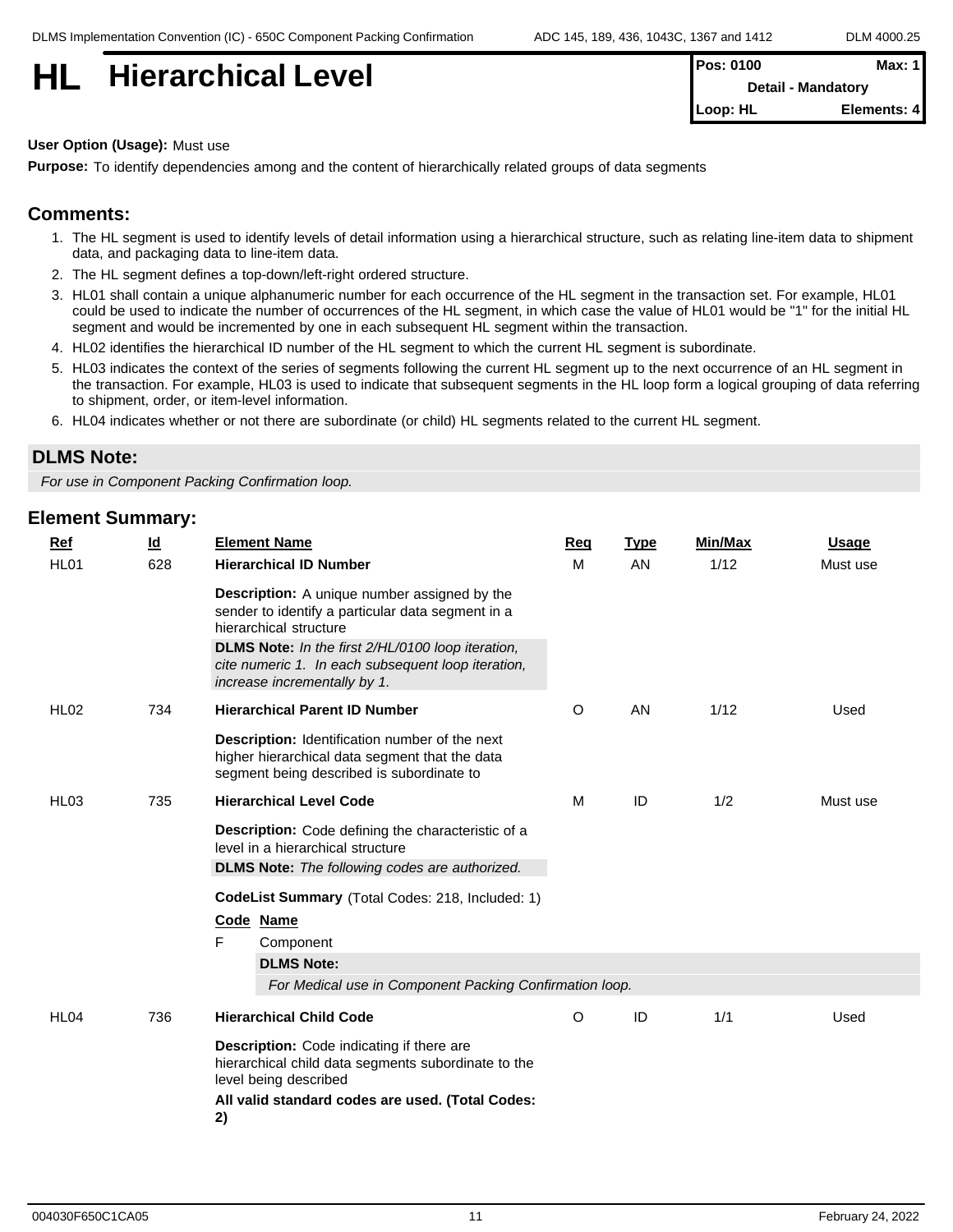**Detail - Optional Loop: HL Elements: 2**

# **REF** Reference Identification **Pos: 0300** Max: >1

# **User Option (Usage):** Used

**Purpose:** To specify identifying information

# **Syntax Rules:**

1. R0203 - At least one of REF02 or REF03 is required.

# **Semantics:**

1. REF04 contains data relating to the value cited in REF02.

# **DLMS Note:**

*Use in Component Packing Confirmation loop.*

| $Ref$ | $\underline{\mathsf{Id}}$ |                                                                     | <b>Element Name</b>                                                                                                                            | Req | <b>Type</b> | Min/Max | <b>Usage</b> |
|-------|---------------------------|---------------------------------------------------------------------|------------------------------------------------------------------------------------------------------------------------------------------------|-----|-------------|---------|--------------|
| REF01 | 128                       |                                                                     | <b>Reference Identification Qualifier</b>                                                                                                      | М   | ID          | 2/3     | Must use     |
|       |                           | <b>Description:</b> Code qualifying the Reference<br>Identification |                                                                                                                                                |     |             |         |              |
|       |                           |                                                                     | <b>DLMS Note:</b> The following codes are authorized.                                                                                          |     |             |         |              |
|       |                           |                                                                     | <b>CodeList Summary</b> (Total Codes: 1631, Included: 2)                                                                                       |     |             |         |              |
|       |                           |                                                                     | Code Name                                                                                                                                      |     |             |         |              |
|       |                           | 55                                                                  | Sequence Number                                                                                                                                |     |             |         |              |
|       |                           |                                                                     | <b>DLMS Note:</b>                                                                                                                              |     |             |         |              |
|       |                           |                                                                     | Use to identify the Sort Sequence Number.                                                                                                      |     |             |         |              |
|       |                           | SQ                                                                  | <b>Container Sequence Number</b>                                                                                                               |     |             |         |              |
|       |                           |                                                                     | <b>DLMS Note:</b>                                                                                                                              |     |             |         |              |
|       |                           |                                                                     | Use to identify the Container Sequence Number.                                                                                                 |     |             |         |              |
| REF02 | 127                       |                                                                     | <b>Reference Identification</b>                                                                                                                | X   | AN          | 1/50    | Used         |
|       |                           |                                                                     | Description: Reference information as defined for a<br>particular Transaction Set or as specified by the<br>Reference Identification Qualifier |     |             |         |              |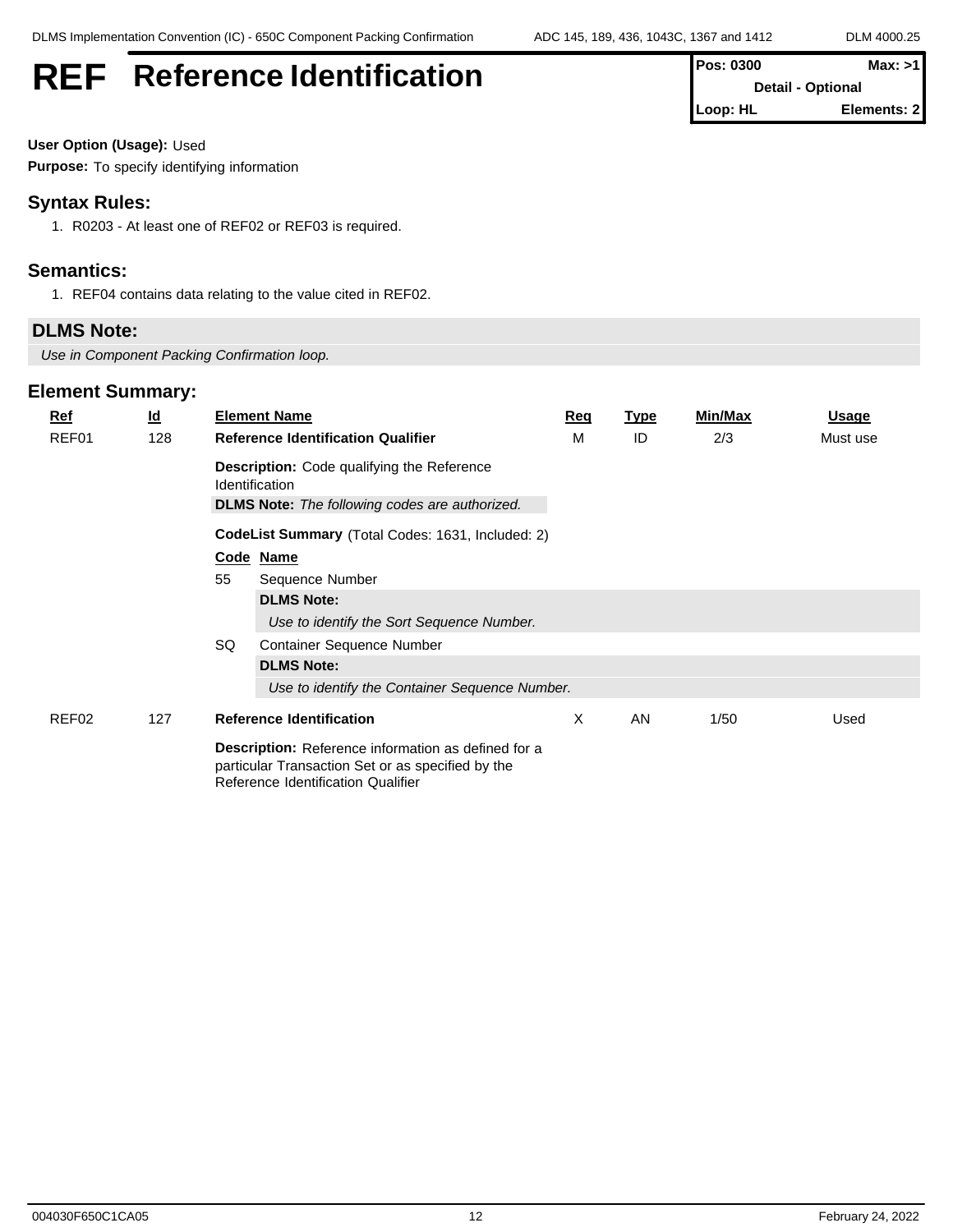**LIN Item Identification Pos: 0400 Max: >1 Detail - Optional Loop: HL Elements: 4**

**User Option (Usage):** Used

**Purpose:** To specify basic item identification data

#### **Syntax Rules:**

- 1. P0405 If either LIN04 or LIN05 is present, then the other is required.
- 2. P0607 If either LIN06 or LIN07 is present, then the other is required.
- 3. P0809 If either LIN08 or LIN09 is present, then the other is required.
- 4. P1011 If either LIN10 or LIN11 is present, then the other is required.
- 5. P1213 If either LIN12 or LIN13 is present, then the other is required.
- 6. P1415 If either LIN14 or LIN15 is present, then the other is required.
- 7. P1617 If either LIN16 or LIN17 is present, then the other is required.
- 8. P1819 If either LIN18 or LIN19 is present, then the other is required.
- 9. P2021 If either LIN20 or LIN21 is present, then the other is required.
- 10. P2223 If either LIN22 or LIN23 is present, then the other is required.
- 11. P2425 If either LIN24 or LIN25 is present, then the other is required.
- 12. P2627 If either LIN26 or LIN27 is present, then the other is required.
- 13. P2829 If either LIN28 or LIN29 is present, then the other is required.
- 14. P3031 If either LIN30 or LIN31 is present, then the other is required.

### **Semantics:**

1. LIN01 is the line item identification

#### **Comments:**

- 1. See the Data Dictionary for a complete list of IDs.
- 2. LIN02 through LIN31 provide for fifteen different product/service IDs for each item. For example: Case, Color, Drawing No., U.P.C. No., ISBN No., Model No., or SKU.

#### **DLMS Note:**

- *1. Use in 2/HL/0100 transaction loops to identify the materiel.*
- *2. For Medical use in Component Packing Confirmation loop.*

|  | <b>Ref</b>               | $\underline{\mathsf{Id}}$                                   |                                                                    | <b>Element Name</b>                                                                                                | <b>Req</b> | <b>Type</b> | <b>Min/Max</b> | <u>Usage</u> |
|--|--------------------------|-------------------------------------------------------------|--------------------------------------------------------------------|--------------------------------------------------------------------------------------------------------------------|------------|-------------|----------------|--------------|
|  | LIN <sub>02</sub>        | 235                                                         |                                                                    | <b>Product/Service ID Qualifier</b>                                                                                | M          | ID          | 2/2            | Must use     |
|  |                          |                                                             |                                                                    | <b>Description:</b> Code identifying the type/source of the<br>descriptive number used in Product/Service ID (234) |            |             |                |              |
|  |                          |                                                             |                                                                    | <b>DLMS Note:</b> The following codes are authorized.                                                              |            |             |                |              |
|  |                          |                                                             |                                                                    | CodeList Summary (Total Codes: 505, Included: 2)                                                                   |            |             |                |              |
|  |                          |                                                             |                                                                    | Code Name                                                                                                          |            |             |                |              |
|  |                          |                                                             | A <sub>3</sub>                                                     | Locally Assigned Control Number                                                                                    |            |             |                |              |
|  |                          |                                                             |                                                                    | <b>DLMS Note:</b>                                                                                                  |            |             |                |              |
|  |                          |                                                             |                                                                    | Must use with the Component Packing Conformation loop, to identify the Assemblage Identification<br>Number (AIN).  |            |             |                |              |
|  |                          |                                                             | <b>FS</b>                                                          | <b>National Stock Number</b>                                                                                       |            |             |                |              |
|  | LIN <sub>03</sub><br>234 |                                                             |                                                                    | <b>Product/Service ID</b>                                                                                          | M          | AN          | 1/48           | Must use     |
|  |                          |                                                             | <b>Description:</b> Identifying number for a product or<br>service |                                                                                                                    |            |             |                |              |
|  | LIN <sub>04</sub>        | 235                                                         | <b>Product/Service ID Qualifier</b>                                |                                                                                                                    | X          | ID          | 2/2            | Used         |
|  |                          | <b>Description:</b> Code identifying the type/source of the |                                                                    |                                                                                                                    |            |             |                |              |
|  |                          |                                                             |                                                                    |                                                                                                                    |            |             |                |              |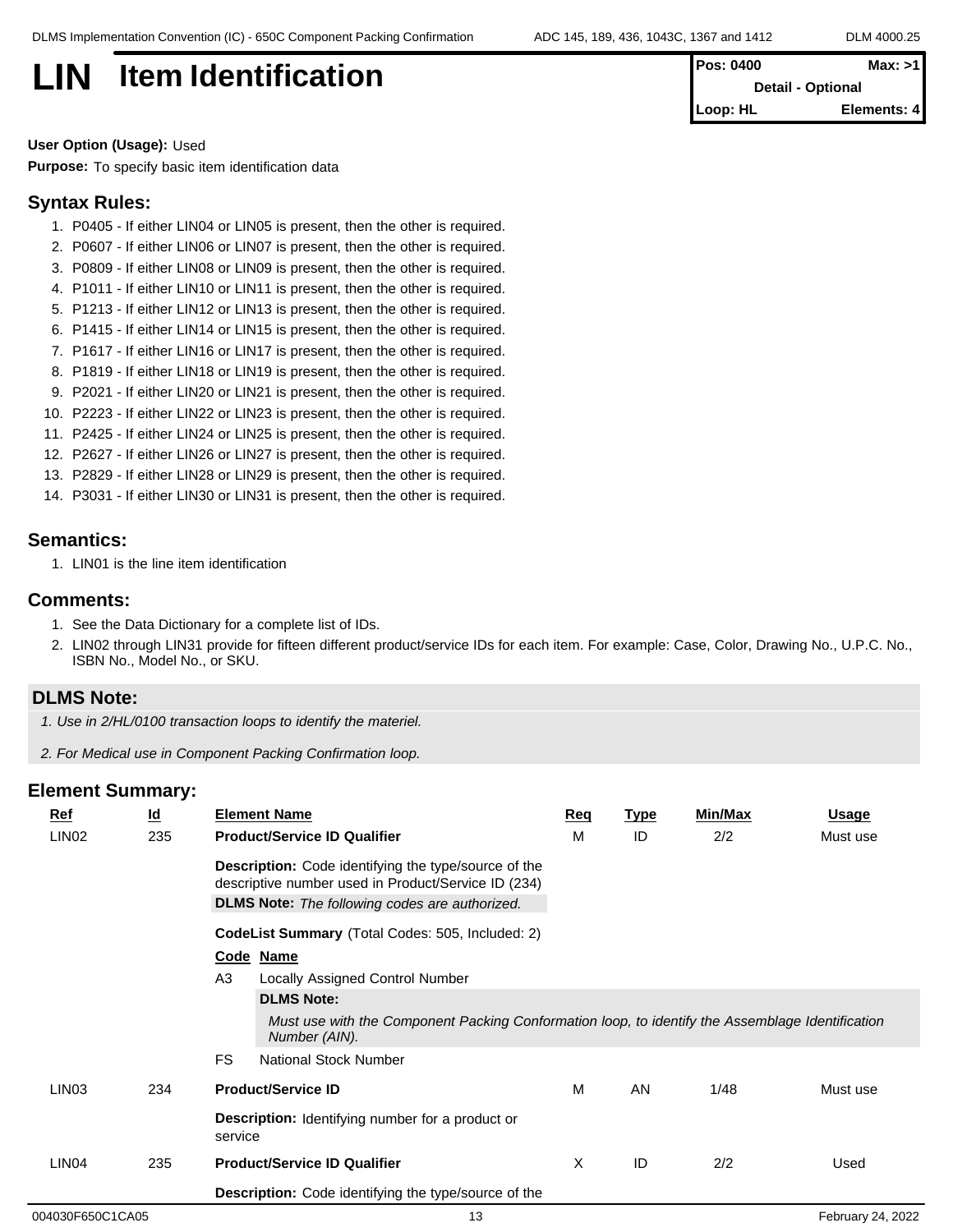DLMS Implementation Convention (IC) - 650C Component Packing Confirmation ADC 145, 189, 436, 1043C, 1367 and 1412 DLM 4000.25 **Ref Id Element Name Req Type Min/Max Usage** descriptive number used in Product/Service ID (234) **DLMS Note:** *The following codes authorized.* **CodeList Summary** (Total Codes: 505, Included: 1) **Code Name** OE Original Equipment Number **DLMS Note:** *Use to identify the Original Component Stock Number for medical/surgical component assembly.* LIN05 234 **Product/Service ID Description:** Identifying number for a product or service X AN 1/48 Used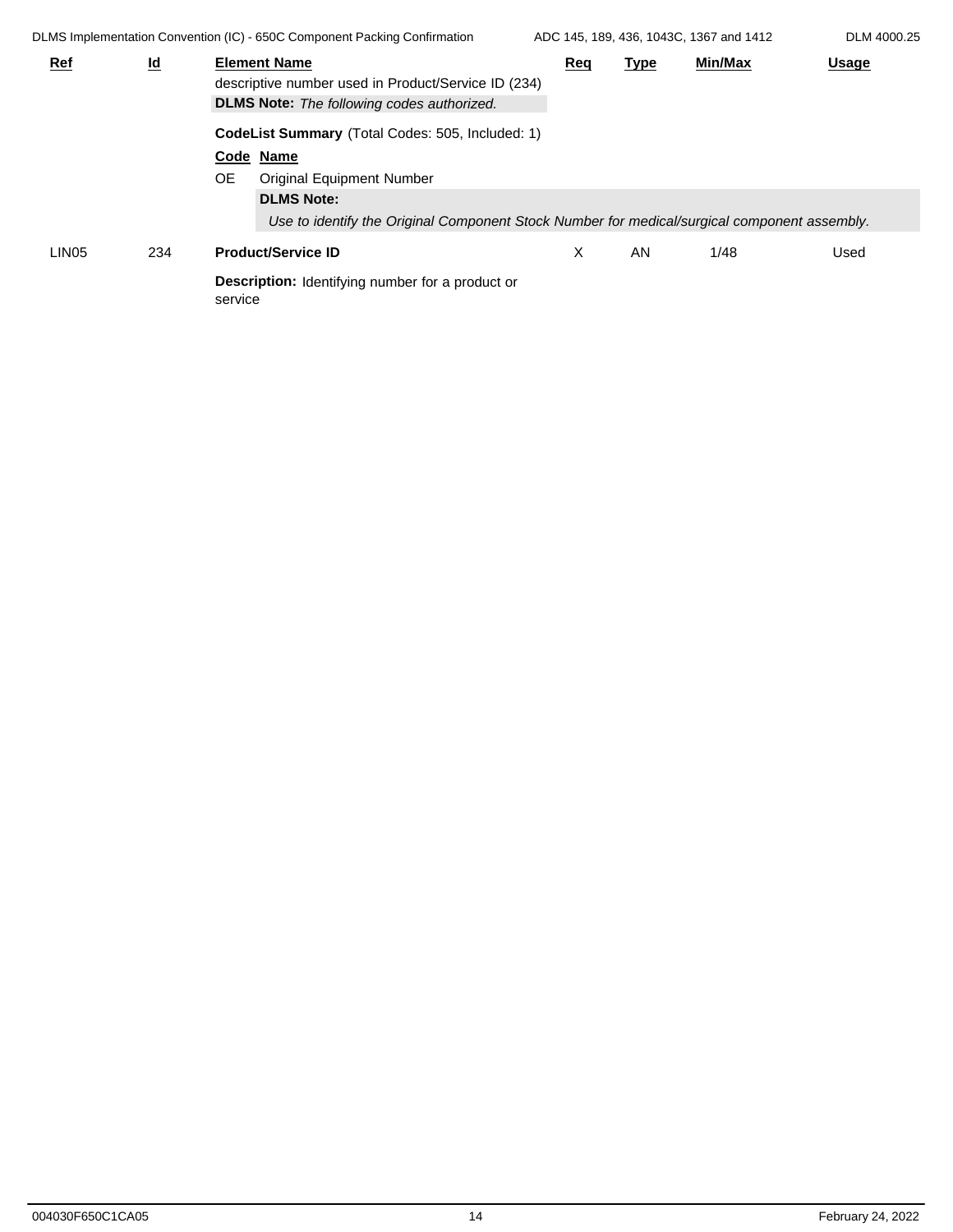# **QTY** Quantity

| <b>Pos: 0600</b>         | Max: >1     |  |
|--------------------------|-------------|--|
| <b>Detail - Optional</b> |             |  |
| Loop: HL                 | Elements: 3 |  |

**User Option (Usage):** Used

**Purpose:** To specify quantity information

### **Syntax Rules:**

- 1. R0204 At least one of QTY02 or QTY04 is required.
- 2. E0204 Only one of QTY02 or QTY04 may be present.

# **Semantics:**

1. QTY04 is used when the quantity is non-numeric.

# **DLMS Note:**

*1. Use in 2/HL/0100 transaction loops to identify the quantity being requested.*

*2. For Medical use in Component Packing Confirmation loop.*

| м<br>ID<br>2/2<br>QTY01<br>673<br><b>Quantity Qualifier</b><br>Must use<br><b>Description:</b> Code specifying the type of quantity<br><b>DLMS Note:</b> The following codes are authorized.<br>CodeList Summary (Total Codes: 976, Included: 2)<br>Code Name<br>63<br>On Order Quantity<br><b>DLMS Note:</b><br>Use to identify the number of assemblies being requested (Total Number of Assemblages).<br><b>UA</b><br>Units Completed<br><b>DLMS Note:</b><br>Use to identify the component quantity packed. To reverse all or part of a transaction, use a minus sign<br>in front of the quantity to be reversed.<br>$\mathsf{X}$<br>R.<br>1/15<br>QTY02<br>380<br>Used<br>Quantity<br><b>Description:</b> Numeric value of quantity<br>DLMS Note: 1. For QTY01 Code 63, express as<br>whole number with no decimals. A field size<br>exceeding 5 positions may not be received or<br>understood by the recipient's automated processing<br>system. See introductory DLMS note 3c.<br>2. For QTY01 Code UA, express number with up to<br>two decimal positions. A field size exceeding 8<br>positions (three of which are the decimal point and<br>two decimal positions), may not be received or<br>understood by the recipient's automated processing<br>system. The non-DLSS DIC C2F carried 2 decimal<br>places in the quantity packed field (rp 25-31). See<br>introductory DLMS note 3c.<br>QTY03<br>C001<br><b>Composite Unit of Measure</b><br>$\circ$<br>Comp<br>Used<br><b>Description:</b> To identify a composite unit of<br>measure(See Figures Appendix for examples of<br>use) | <b>Ref</b> | $\underline{\mathsf{Id}}$ | <b>Element Name</b> |  | Req | <b>Type</b> | Min/Max | <b>Usage</b> |
|---------------------------------------------------------------------------------------------------------------------------------------------------------------------------------------------------------------------------------------------------------------------------------------------------------------------------------------------------------------------------------------------------------------------------------------------------------------------------------------------------------------------------------------------------------------------------------------------------------------------------------------------------------------------------------------------------------------------------------------------------------------------------------------------------------------------------------------------------------------------------------------------------------------------------------------------------------------------------------------------------------------------------------------------------------------------------------------------------------------------------------------------------------------------------------------------------------------------------------------------------------------------------------------------------------------------------------------------------------------------------------------------------------------------------------------------------------------------------------------------------------------------------------------------------------------------------------------------------|------------|---------------------------|---------------------|--|-----|-------------|---------|--------------|
|                                                                                                                                                                                                                                                                                                                                                                                                                                                                                                                                                                                                                                                                                                                                                                                                                                                                                                                                                                                                                                                                                                                                                                                                                                                                                                                                                                                                                                                                                                                                                                                                   |            |                           |                     |  |     |             |         |              |
|                                                                                                                                                                                                                                                                                                                                                                                                                                                                                                                                                                                                                                                                                                                                                                                                                                                                                                                                                                                                                                                                                                                                                                                                                                                                                                                                                                                                                                                                                                                                                                                                   |            |                           |                     |  |     |             |         |              |
|                                                                                                                                                                                                                                                                                                                                                                                                                                                                                                                                                                                                                                                                                                                                                                                                                                                                                                                                                                                                                                                                                                                                                                                                                                                                                                                                                                                                                                                                                                                                                                                                   |            |                           |                     |  |     |             |         |              |
|                                                                                                                                                                                                                                                                                                                                                                                                                                                                                                                                                                                                                                                                                                                                                                                                                                                                                                                                                                                                                                                                                                                                                                                                                                                                                                                                                                                                                                                                                                                                                                                                   |            |                           |                     |  |     |             |         |              |
|                                                                                                                                                                                                                                                                                                                                                                                                                                                                                                                                                                                                                                                                                                                                                                                                                                                                                                                                                                                                                                                                                                                                                                                                                                                                                                                                                                                                                                                                                                                                                                                                   |            |                           |                     |  |     |             |         |              |
|                                                                                                                                                                                                                                                                                                                                                                                                                                                                                                                                                                                                                                                                                                                                                                                                                                                                                                                                                                                                                                                                                                                                                                                                                                                                                                                                                                                                                                                                                                                                                                                                   |            |                           |                     |  |     |             |         |              |
|                                                                                                                                                                                                                                                                                                                                                                                                                                                                                                                                                                                                                                                                                                                                                                                                                                                                                                                                                                                                                                                                                                                                                                                                                                                                                                                                                                                                                                                                                                                                                                                                   |            |                           |                     |  |     |             |         |              |
|                                                                                                                                                                                                                                                                                                                                                                                                                                                                                                                                                                                                                                                                                                                                                                                                                                                                                                                                                                                                                                                                                                                                                                                                                                                                                                                                                                                                                                                                                                                                                                                                   |            |                           |                     |  |     |             |         |              |
|                                                                                                                                                                                                                                                                                                                                                                                                                                                                                                                                                                                                                                                                                                                                                                                                                                                                                                                                                                                                                                                                                                                                                                                                                                                                                                                                                                                                                                                                                                                                                                                                   |            |                           |                     |  |     |             |         |              |
|                                                                                                                                                                                                                                                                                                                                                                                                                                                                                                                                                                                                                                                                                                                                                                                                                                                                                                                                                                                                                                                                                                                                                                                                                                                                                                                                                                                                                                                                                                                                                                                                   |            |                           |                     |  |     |             |         |              |
|                                                                                                                                                                                                                                                                                                                                                                                                                                                                                                                                                                                                                                                                                                                                                                                                                                                                                                                                                                                                                                                                                                                                                                                                                                                                                                                                                                                                                                                                                                                                                                                                   |            |                           |                     |  |     |             |         |              |
|                                                                                                                                                                                                                                                                                                                                                                                                                                                                                                                                                                                                                                                                                                                                                                                                                                                                                                                                                                                                                                                                                                                                                                                                                                                                                                                                                                                                                                                                                                                                                                                                   |            |                           |                     |  |     |             |         |              |
|                                                                                                                                                                                                                                                                                                                                                                                                                                                                                                                                                                                                                                                                                                                                                                                                                                                                                                                                                                                                                                                                                                                                                                                                                                                                                                                                                                                                                                                                                                                                                                                                   |            |                           |                     |  |     |             |         |              |
|                                                                                                                                                                                                                                                                                                                                                                                                                                                                                                                                                                                                                                                                                                                                                                                                                                                                                                                                                                                                                                                                                                                                                                                                                                                                                                                                                                                                                                                                                                                                                                                                   |            |                           |                     |  |     |             |         |              |
|                                                                                                                                                                                                                                                                                                                                                                                                                                                                                                                                                                                                                                                                                                                                                                                                                                                                                                                                                                                                                                                                                                                                                                                                                                                                                                                                                                                                                                                                                                                                                                                                   |            |                           |                     |  |     |             |         |              |
|                                                                                                                                                                                                                                                                                                                                                                                                                                                                                                                                                                                                                                                                                                                                                                                                                                                                                                                                                                                                                                                                                                                                                                                                                                                                                                                                                                                                                                                                                                                                                                                                   |            |                           |                     |  |     |             |         |              |
|                                                                                                                                                                                                                                                                                                                                                                                                                                                                                                                                                                                                                                                                                                                                                                                                                                                                                                                                                                                                                                                                                                                                                                                                                                                                                                                                                                                                                                                                                                                                                                                                   |            |                           |                     |  |     |             |         |              |
| QTY03-01<br>Unit or Basis for Measurement Code<br>М<br>ID<br>2/2<br>355<br>Must use                                                                                                                                                                                                                                                                                                                                                                                                                                                                                                                                                                                                                                                                                                                                                                                                                                                                                                                                                                                                                                                                                                                                                                                                                                                                                                                                                                                                                                                                                                               |            |                           |                     |  |     |             |         |              |
| <b>Description:</b> Code specifying the units in which a<br>value is being expressed, or manner in which a                                                                                                                                                                                                                                                                                                                                                                                                                                                                                                                                                                                                                                                                                                                                                                                                                                                                                                                                                                                                                                                                                                                                                                                                                                                                                                                                                                                                                                                                                        |            |                           |                     |  |     |             |         |              |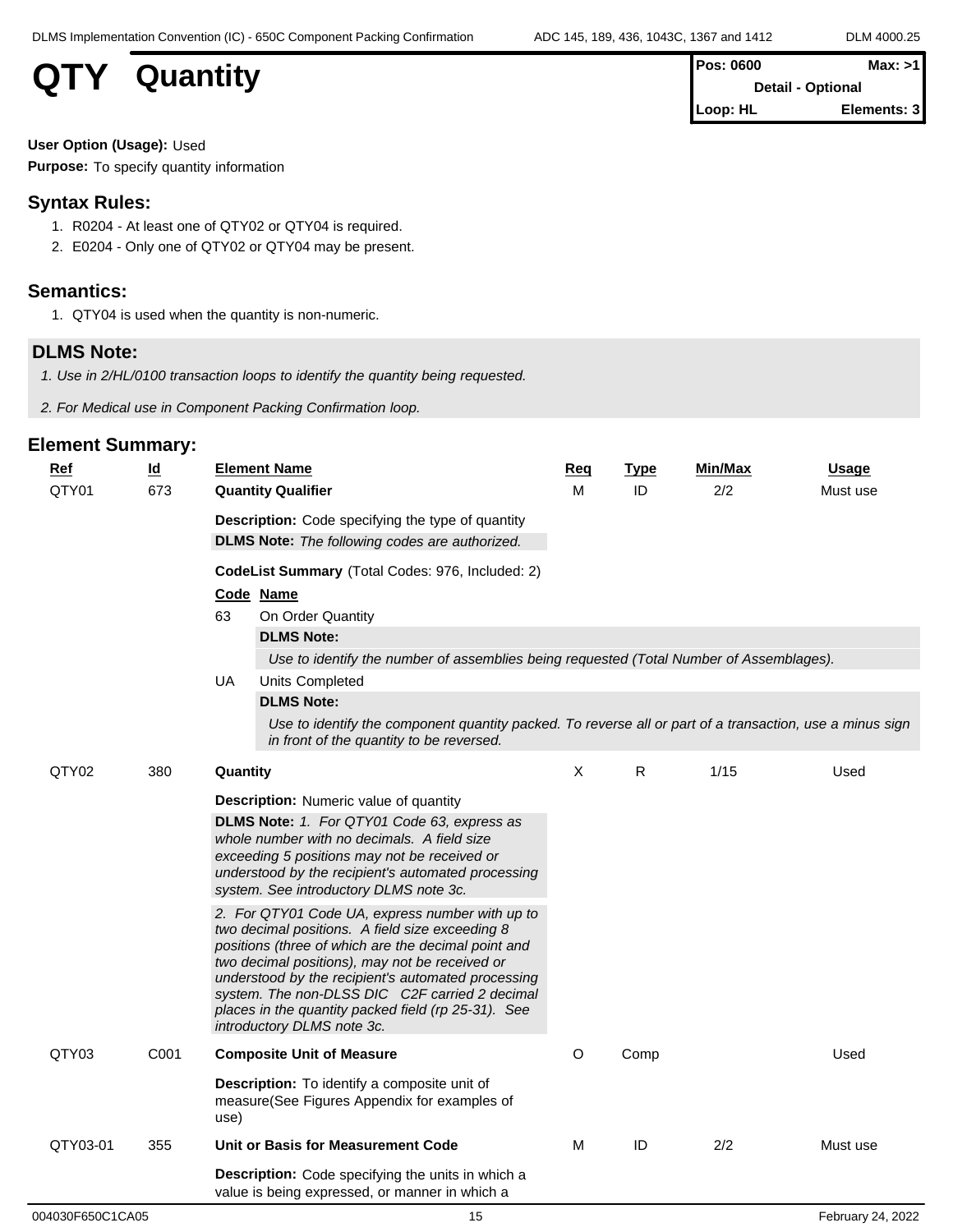DLMS Implementation Convention (IC) - 650C Component Packing Confirmation

*Unit Conversion Table for available codes.* 

| <b>Ref</b> | <u>ld</u> | <b>Element Name</b>                                                               | <u>Req</u> | <u>Type</u> | Min/Max | <u>Usage</u> |
|------------|-----------|-----------------------------------------------------------------------------------|------------|-------------|---------|--------------|
|            |           | measurement has been taken                                                        |            |             |         |              |
|            |           | <b>DLMS Note:</b> 1. Use to identify the unit of issue for<br>materiel requested. |            |             |         |              |
|            |           | 2. For use with QTY01 code UA.                                                    |            |             |         |              |
|            |           |                                                                                   |            |             |         |              |
|            |           | 3. DLMS users see the Unit of Issue and Purchase                                  |            |             |         |              |